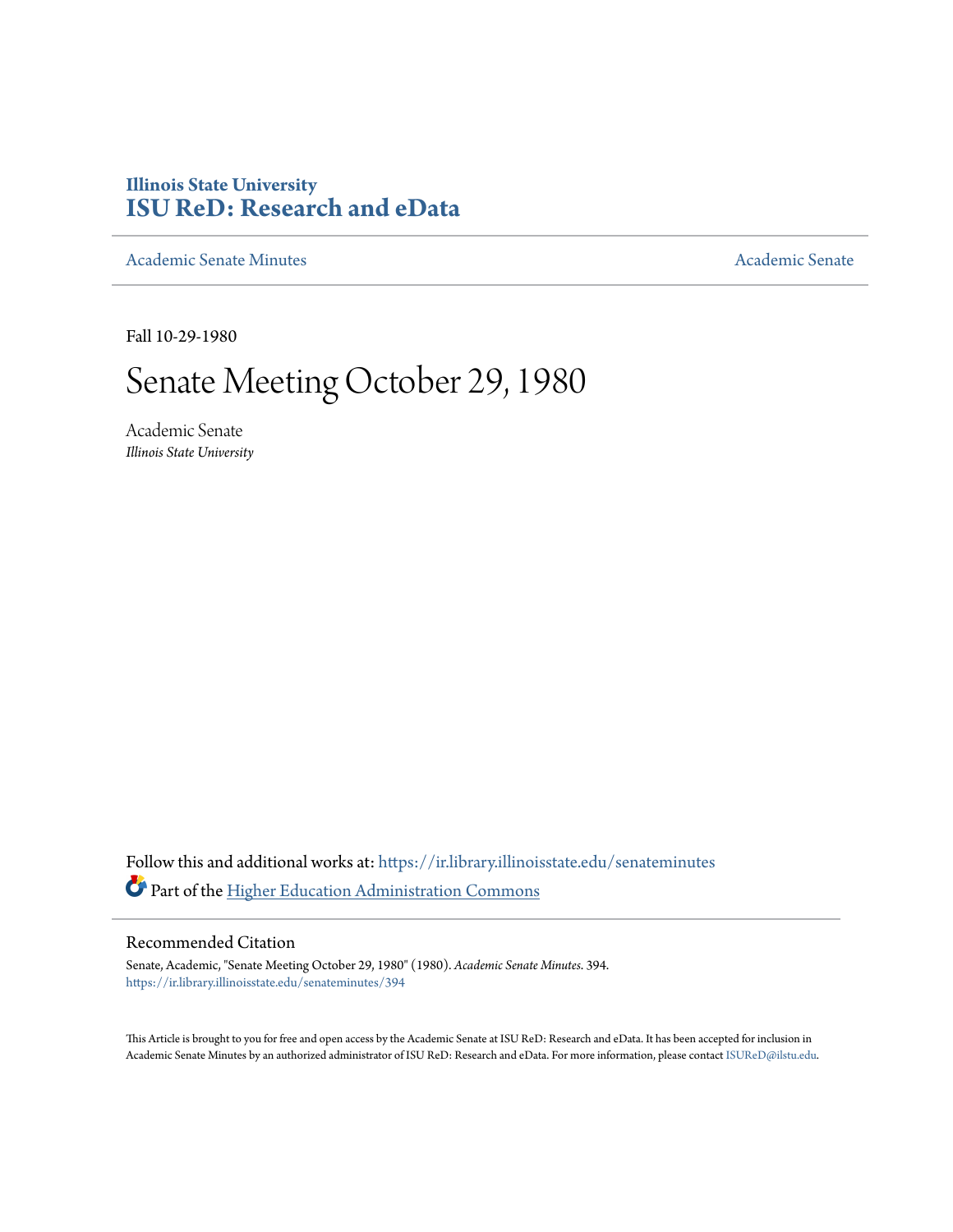## **SHUMAN STANLEY OFC V P FOR BUSINESS & FINANCE**

## ACADEMIC SENATE MINUTES (not approved by the Academic Senate)

October 29, 1980 Volume XII, No. 5

Contents

Call to Order

Roll Call

- **--""'- .....** 

Vice Chairperson's Remarks

Administrators' Remarks

Student Body President's Remarks

Change in Policy for Academic Good Standing (10.9.80.1)

Committee Appointments

Student Input on Teaching Effectiveness\* (5.3.79.1)

Committee Reports

Adjournment

\*Appendix

Meetings of the Academic Senate are open to members of the University Community. Persons attending the meetings may participate in discussion with the consent of the Senate.

Persons desiring to bring items to the attention of the Senate may do so by contacting any member of the Senate.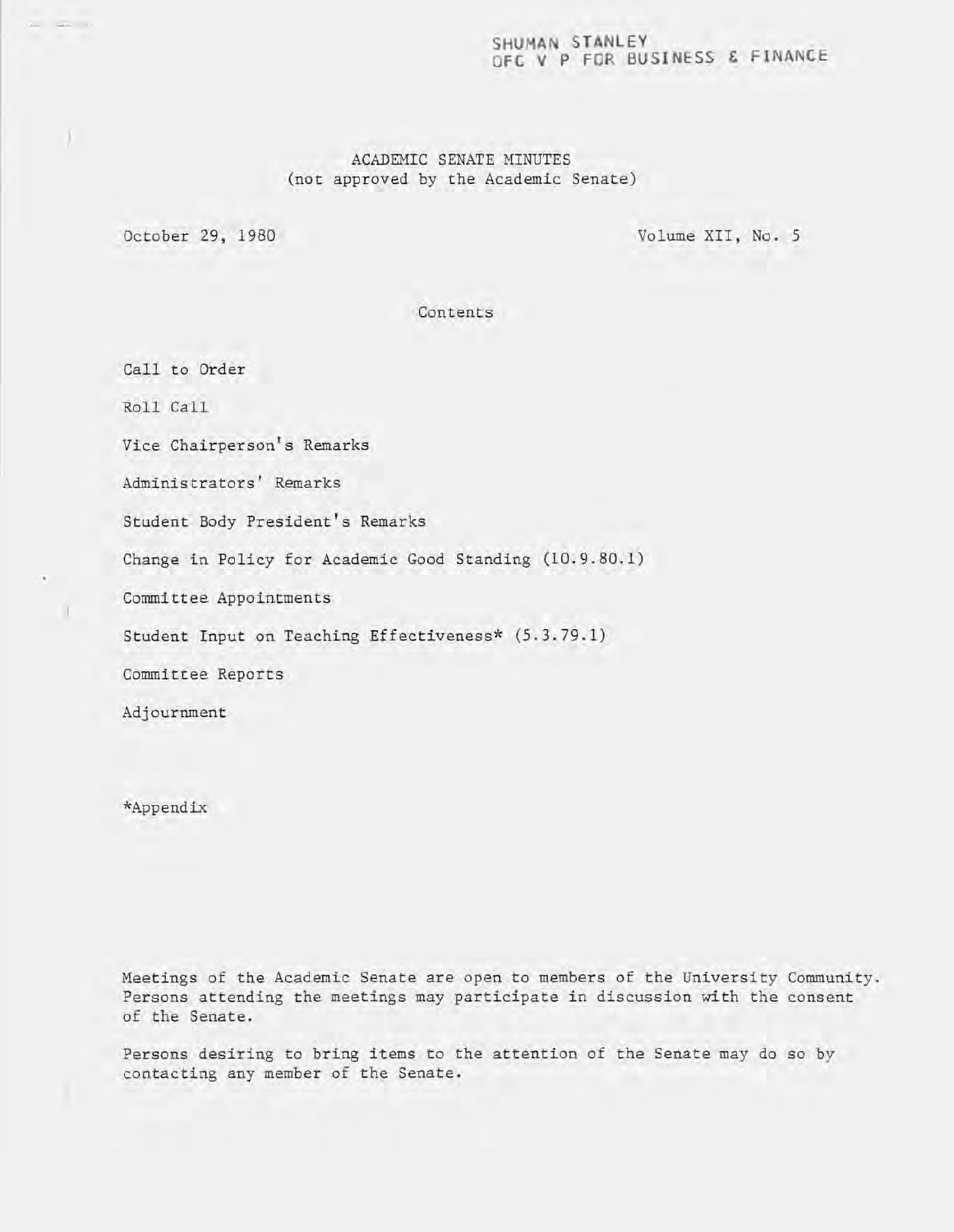## ACADEMIC SENATE MINUTES (not approved by the Academic Senate)

October 29, 1980 Volume XII, No. 5

## Call to Order

The meeting was called to order at 7:05 p.m. by Vice Chairperson Barton in the absence of Mr. Cohen.

Roll Call

Secretary Kohn called the roll and announced that a quorum was present.

Approval of Minutes of October 15, 1980

XII-19 On a motion by Mr. Madore (seconded Mr. Sloter) the minutes of the October 15, 1980, meeting of the Academic Senate were approved on a voice vote.

Vice Chairperson's Remarks

Mr. Barton announced that Mr. Cohen was in Texas attending an Honors Seminar.

Administrators' Remarks

President Watkins said the University had received notice from the Board of Higher Education that the Doctor of Arts programs had been approved for continuation following the five-year trial period.

#### Student Body President's Remarks

Mr. Henriksen was not present (excused absence).

ACTION ITEM

 $XTI-20$ 

Change in Policy for Academic Good Standing (10.9.80.1)

Mr. Schmaltz, Chairperson of the Academic Affairs Committee, introduced the action item for the committee: While the committee had not made a recommendation on the policy when it came before the Senate as an information item, it was now prepared to support the change based on a 5:1 (with one abstention) vote of the committee. Mr. Schmaltz moved (seconded by Ms. Crafts) that the Senate approve that in order to be in academic good standing a student must have achieved a minimum cumulative grade point average of 2.0 (to be effective with the 1982-83 catalog).

Mr. Quane was again present to answer questions. Mr. Polan, while acknowledging the inadequate current standards and the need for a change, felt that the study presented to the Senate lacked the vital information concerning the impact that the new standards would have. The questions raised by faculty and students at the last Senate meeting about the effect on minority students, the economic impact, a better image attracting better students, and grade inflation, had not been answered by the advocates of the new policy.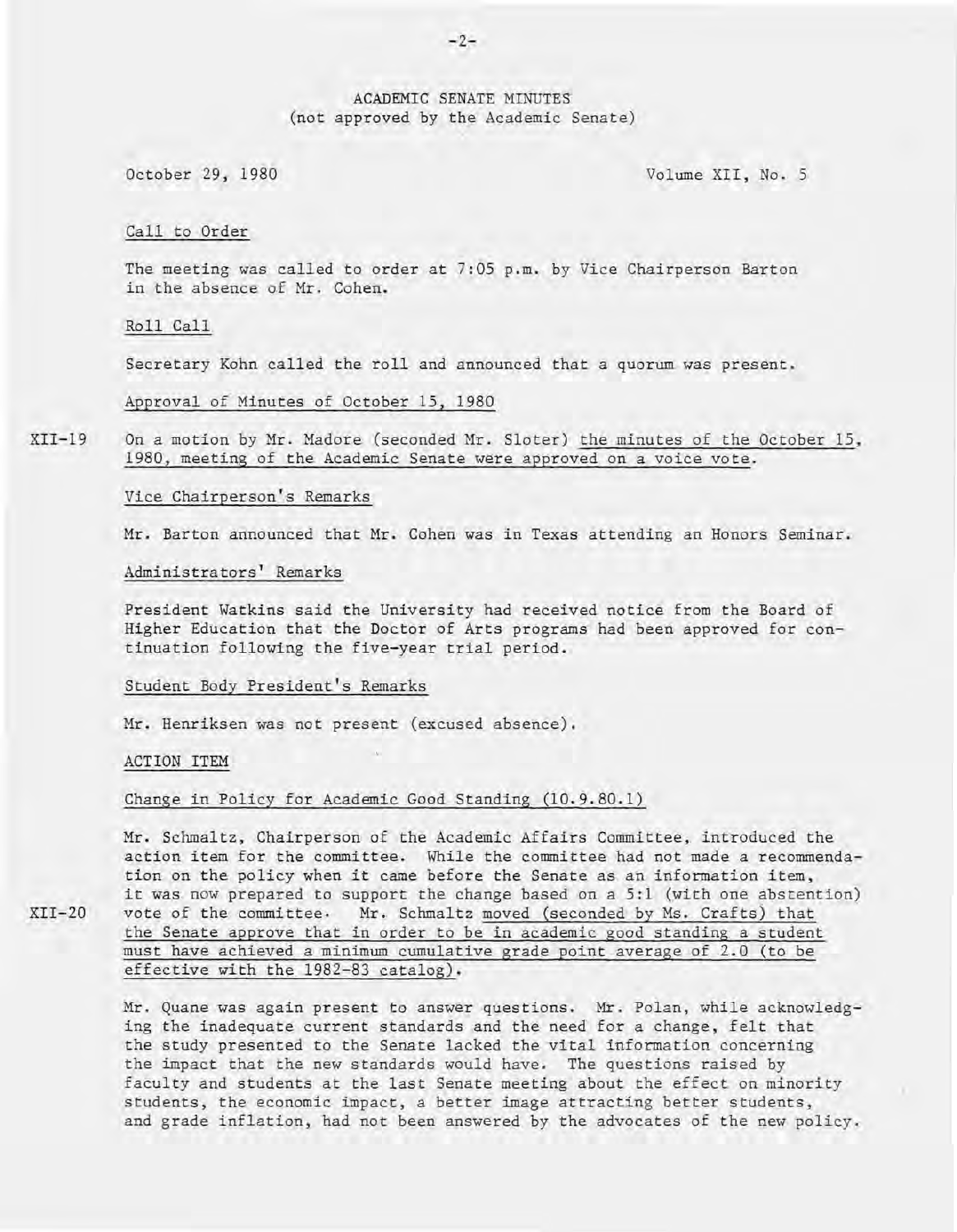$XT^-$  21

He thought it was better to spend more time and effort on further study than to vote hastily now and have to rescind later and moved to refer the matter back to the Academic Affairs Committee. The motion was seconded by Mr. Sam. Mr. Tom Todd, President of the ISU Chapter of the N.A.A.C.P. was given the floor qnd argued that the present policy needed changing but that the 2.0 was too stringent. The report had not examined the impact on minority and disadvantaged students to whom the University had a commitment. Mr. Sam also felt that this important step needed further study. Mr. Holmes stated that increasing the grade point average was good for the University but wanted more information on how the policy was working at institutions where it was in effect. Mr. David Cain, Vice President of the Student Association, was given the floor and spoke in support of the motion to return the item to committee. Mr. Quane said that racial data was collected during the registration process, but on a voluntary basis and, therefore, not altogether accurate. Mr. Schmaltz noted that in the committee's view the requested data just was not available. Mr. Lee Blackwell, Affirmative Action Officer for the Student Association, pointed out that if the proposed policy were ratified, 660 additional students would be on probation, raising to 10% the number of students in that category. He felt that our programs to help ill-prepared students should be studied, keeping in mind some students' language problems, cultural problems, and environmental problems.

- XII-22 Mr. Hicklin moved the previous question (seconded by Mr. Tuttle). The motion passed unanimously on a voice vote. On a role call vote on motion XII-21, the results were 13 yes; 33 no. The motion failed.
- xr 23 Mr. Hirt moved (seconded Mr. Friedberg) to amend the main motion to read: To be in academic good standing a student must have achieved a minimum cumulative grade point average of 1.8 during the first 30 hours and a 2.0 thereafter. This proposal was based on these reasons: Being on probation doesn't merit dismissal from the University as long as improvements come in subsequent semesters (under the proposed policy a student could be on probation for at least two semesters before having to leave the University); the present standards were much too low and allowed students to trap themselves by low expectations; the State of Illinois had an extensive junior college system which could and should be used by students unable to perform at the "c" grade level.

Tony Chambers, President of the Association of Black Academic Employees, was introduced and said that academic standards should be improved but that 1.8 was not in accordance with the data available and that the Senate should not discount the negative effect of such a policy. Ms . Lucille Holcomb, of the same organization, also warned of an adverse effect of the proposed policy on students. She felt that the skills centers had not been evaluated and their future was uncertain and that some financial assistance was tied to the student's satisfactory academic progress.

Mr. Hicklin said a 2.0 grade point had been ISU policy in the past and that minority students did not need protection. Ms. Zunker urged the Senate to look at the positive effects of the proposed change. Ms. Julia Visor, Acting Director of Special Services Program noted that a program existed for students with an ACT score of 15 or below and with a taxable family income of \$9,000/ year or below. The program was in its first year and data on its accomplishments were not yet available. Mr. Young spoke in support of the amendment because it provided a reasonable standard, gave students an adequate warning, and allowed for some slippage. In answer to a question by Mr. Spoor, Mr.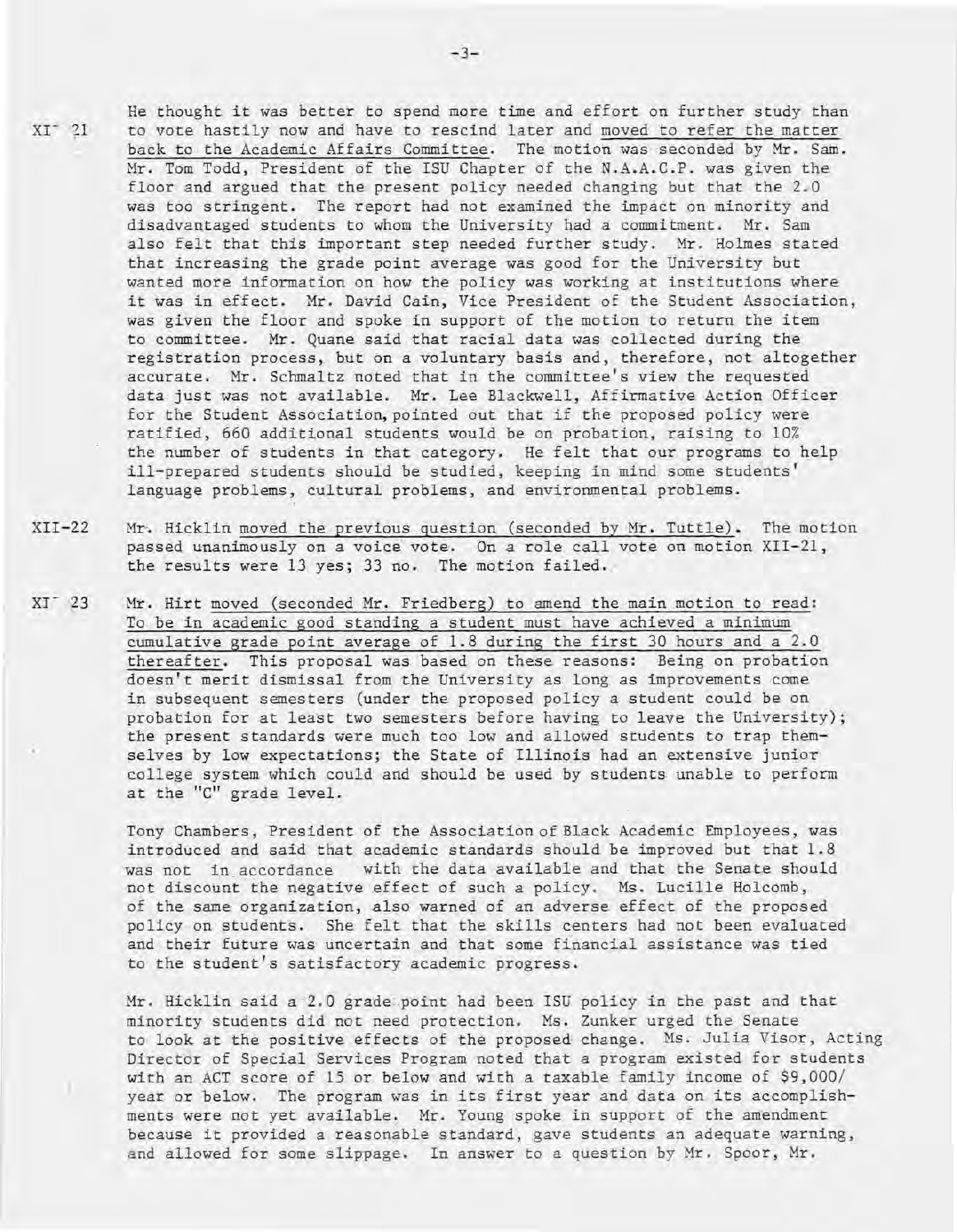Quane stated that if the original 2.0 proposal were adopted, it would not become effective until 1982-83; if the 1.8 for the first 30 hours were adopted it could go into effect next year. Mr. Maurice Tate, a Coordinator of Academic Advisement, spoke in favor of higher standards but questioned if they should be lower for incoming freshmen. He noted that 70-80% of the students he had contact with through ISU Preview reported that staffing in the service centers was inadequate. Mr. Sam supported the need for higher academic standards but was critical of the 30 hours of 1.8 GPA proposed by Mr. Hirt's amendment. Stressing the need to consider differences in the backgrounds of students resulting in different levels of accomplishments, he moved to amend the proposed policy change (seconded by Mr. Holmes) to read: 1.6 GPA for 1-15 hours; 1.8 GPA for 16-30 hours; 1.95 GPA for 31-45 hours; and 2.0 GPA for 46 hours and above. Ms. Varner spoke against the motion pointing out that it did not warn the student soon enough and would, therefore, be a disservice to students. Dr. Carmen Richardson, Director of Student Academic Services, noted that the State of Illinois had mandated the phase-out of remedial programs at public 4-year institutions of higher education. Special assistance programs such as High Potential Students and Special Services Program would continue. She agreed with Mr. Tate's statement that the Reading and Writing Centers were not adequately staffed and one should not assume that special assistance centers would be available to meet the needs of the students. Mr. Hirt and Ms. Anderson felt that 1.8 was providing enough flexibility. Mr. Holmes suggested that motion XII-24 be changed, by dropping the 1.95 GPA for 31-45 hours, so the 2.0 GPA would apply to anything over 30 hours. This was agreeable to Mr. Sam. Ms. Rosalyn Green, Director of the High Potential Students Program, reported that studies had shown that it took some disadvantaged students five semesters to get on track. She urged adoption of a system that would warn students that being in academic good standing might not, in itself, qualify them for graduation. Ms. Wolak reported expressed student concern for the image of the University and hope for improvement.

 $XII-25$ Mr. Hicklin moved the previous question (seconded by Ms. Zunker). The motion passed without dissension on a voice vote.

On a roll call vote, motion XII-24 was defeated, 11:35.

XII-24

XII-26 Mr. Young moved the previous question (seconded by Mr. Madore). This motion passed on a voice vote.

 $XII-27$ After clarifying that the policy would be in effect the Fall of 1981, on a roll call vote, motion XII-23 passed, 42:4. This was interpreted as having amended the original motion. Mr. Watkins moved the previous question (seconded by Ms. Zunker) and this motion passed. On a voice vote, the original motion, (XII-20), as amended, was agreed to with no negative votes and two abstentions.

> Ms. Visor expressed the hope that the Senate would now take the responsibility for supporting its decision by urging future reallocation of resources to provide academic support for students outside the Special Services and High Potential Students Programs.

**-4-**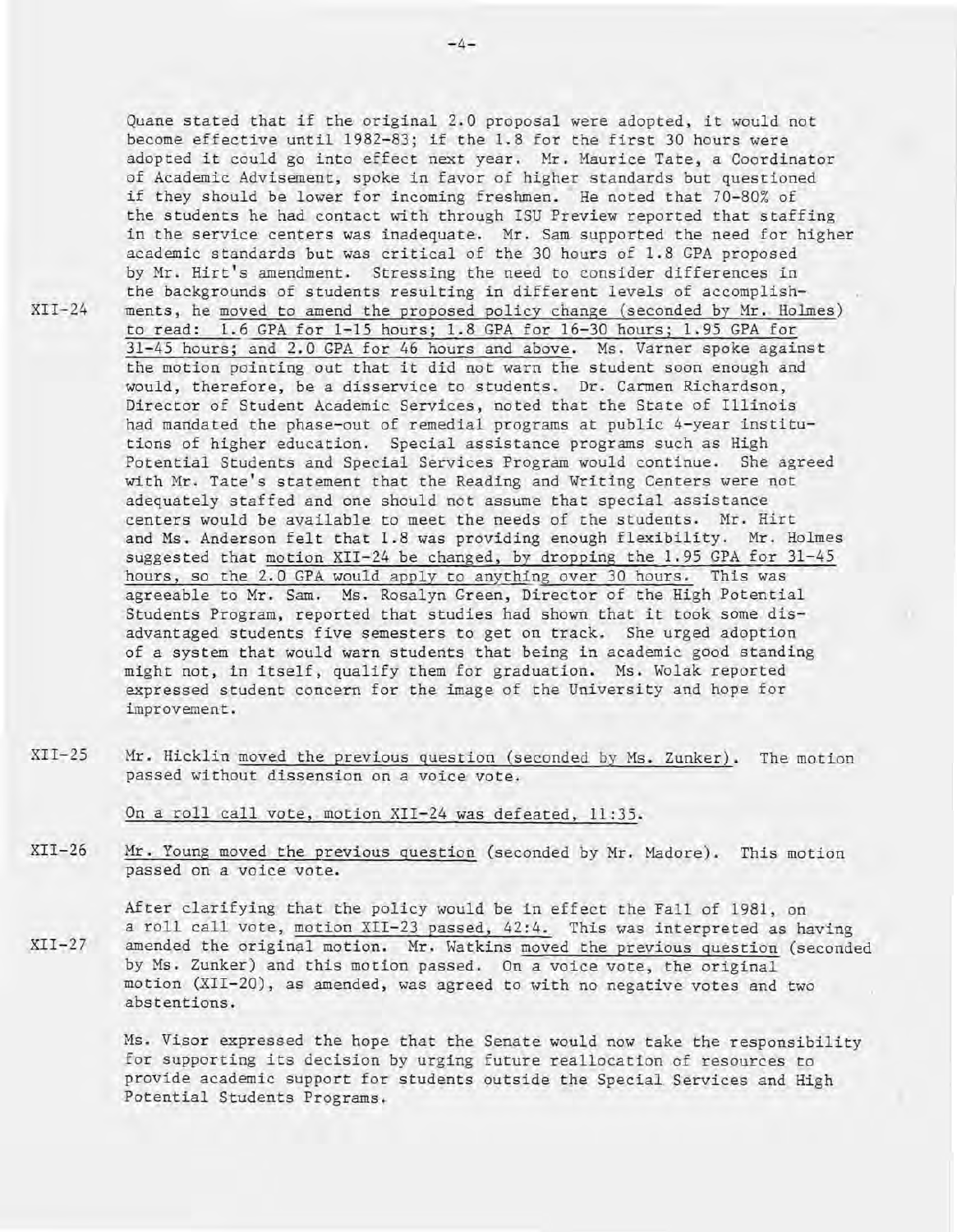#### Committee Appointments

 $XL<sub>+</sub> 28$ Mr. Young moved the appointment of two students, Mike Prombo and Suzie Lambert, to the Library Committee. The motion was seconded by Ms. Anderson and passed on a voice vote.

#### INFORMATION ITEM

## Student Input on Teaching Effectiveness (5.3.79.1)\*

Mr. Schmaltz introduced the proposed policy (copy appended to these minutes) with the unanimous support of the Academic Affairs Committee. He mentioned that this matter had been before the Senate last year after it had been reviewed by the Academic Affairs Committee. At that time no action was proposed. Mr. Hicklin noted that student teachers in the laboratory schools were not covered by the proposed policy and was informed by Mr. Schmaltz that the committee wanted to leave specifics to departments and that the appropriate College Faculty Status Committee should have jurisdiction in the area of Mr. Hicklin's concern. Mr. Watkins hoped this matter could be clarified in conference before the next Senate meeting. Mr. Friedberg asked if the Department Faculty Status Committee rather than the Department as a whole would determine the content of the instrument to be used. The answer was in the affirmative. The procedures would have to be approved by the College Faculty Status Committee. The committee felt that administering the instrument should not be undertaken by the professor teaching the class. Mr. Young reminded the Senate that it had supported the concept, of anonymity in its policy for evaluating department chairpersons. Mr. Kohn wanted clarification on who might administer the questionnaire and urged that. the results of such student input should be seen only by the faculty member and the Department Faculty Status Committee. It was noted that materials go to the College Faculty Status Committee when decisions are appealed, and that process is initiated by the faculty member. Mr. Madore felt strongly that faculty members must be protected from capricious acts. Ms. Wieczorek was concerned that there was not always a provision allowing students to make additional comments. Asked by Mr . Gamsky if there should be student input in every course every semester, Mr. Schmaltz noted that this would be a Department Faculty Status Committee decision. Mr. Watkins noted that the Board of Regents Policy made it clear that student input was required in the evaluative process. Mr. Hirt spoke against the College Faculty Status Committee determining content. Ms. Ritch said the policy proposed by the committee was minimally prescriptive to cover divergent departments. Mr. Steve Riddle, President of the Student Association Assembly, was given the floor to speak of his concern that the proposed policy didn't deal with the problem of inconsistency among departments and the content of the evaluation instrument. He urged the Senate to look at the policy being used successfully at Northern Illinois University. Mr. Woodson questioned whether there could be a standardized instrument and wondered if the committee had considered the distinction between teaching and learning. Mr. Grever spoke of the need for flexibility allowing for the special problems of large departments. Mr. Watkins urged the Senators to read Paul Baker's article, "Faculty Evaluation and Academic Workstyles: Preliminary Thoughts and Exploratory Data," circulated to all Senators.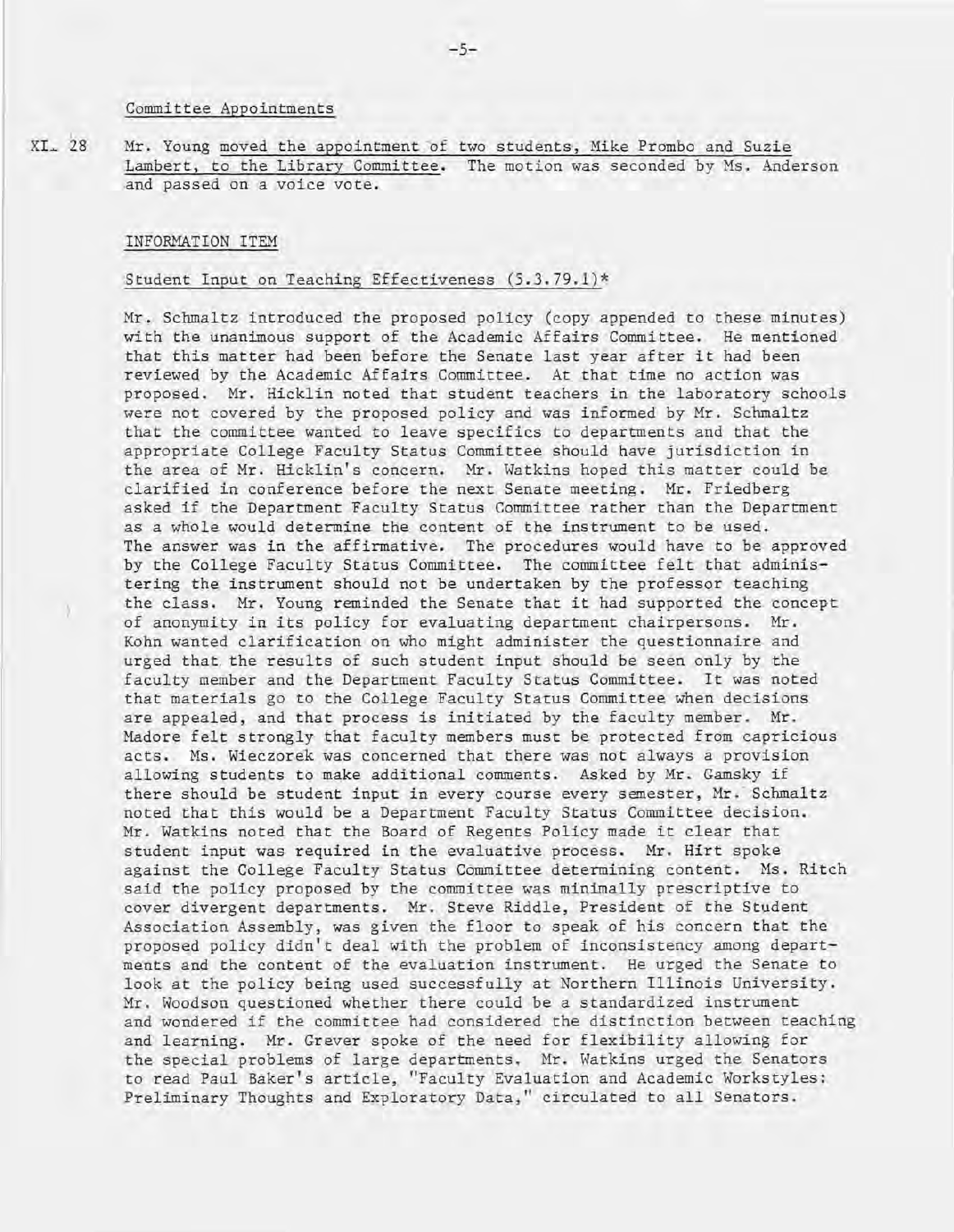#### COMMITTEE REPORTS

Academic Affairs. The next meeting will be in room 118, CVA, on November 5, at 8:00 p.m. Discussion will continue on Student Input on Teaching Effectiveness.

Administrative Affairs. The next meeting will be a 4:00 p.m., November 11, in Hovey 308. Discussion on the 5-year academic calendar will continue.

Budget Committee. Mr. Hirt called for a brief meeting following adjournment.

Faculty Affairs. The committee will be meeting November 3 to continue discussion of the proposed retreat to deal with ASPT problems and procedures.

Rules Committee. The next meeting will be October 31 at 3:30 in Moulton 311C.

Joint University Advisory Committee. Ms. Crafts reported on the recent Faculty/Board of Regents Retreat which was a great success.

Executive Committee. The next meeting will be November 5 at 8:15 a.m. in Hovey 308.

## Adjournment

 $XTI-29$ On a motion by Ms. Anderson (seconded by Mr. Spoor) the meeting adjourned at 9:40 p.m.

For the Academic Senate,

Walter Kohn, Secretary

WK:pch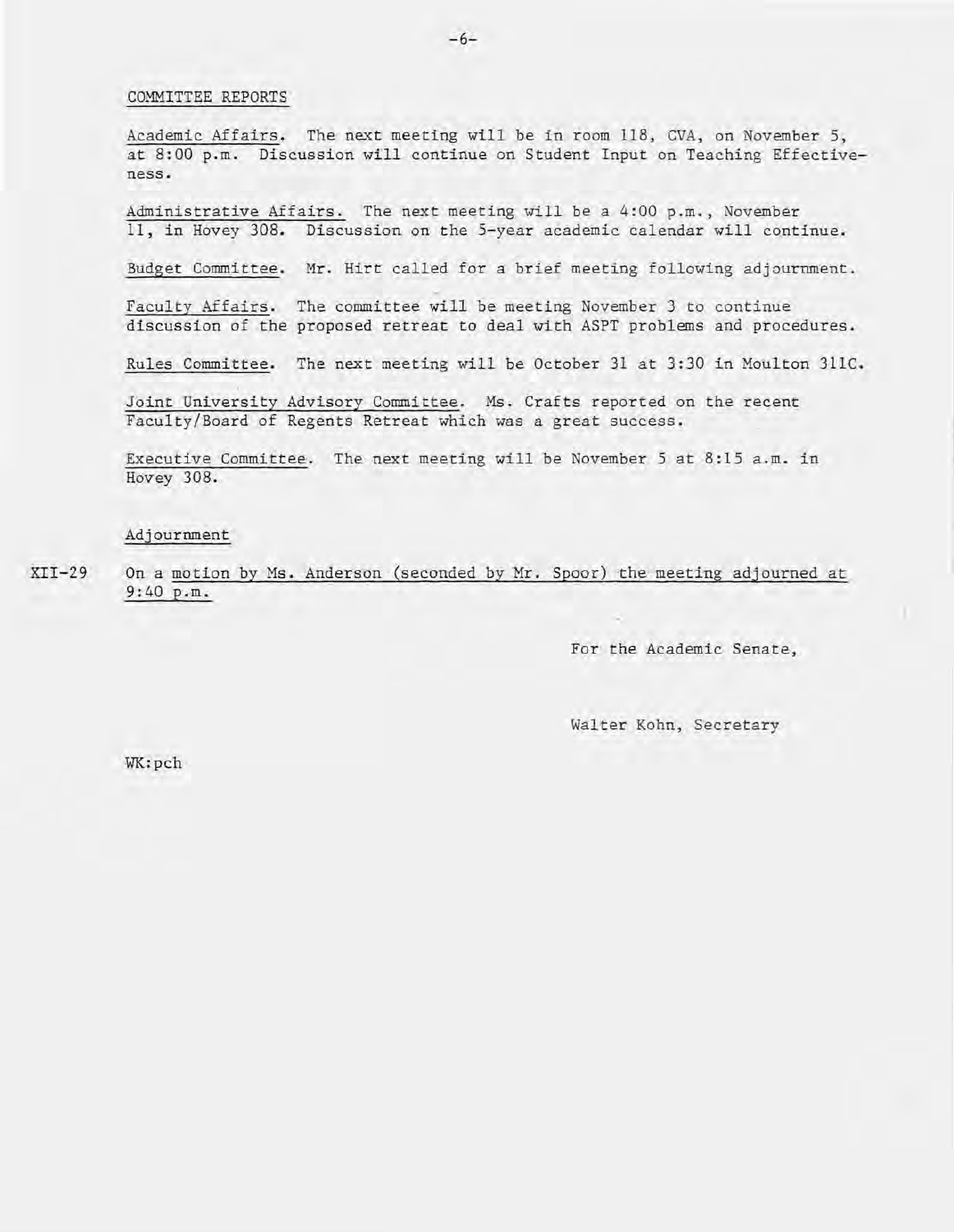- 7-

 $\mathcal{A}(\mathcal{A})$  , and  $\mathcal{A}(\mathcal{A})$  , and

 $\mathbf{r}$ 

÷

|                 |                         | Late: 10/29/80<br>Volume No: XII |                         |                |             |             |              |                        | No. 5                  |                |                      |              |
|-----------------|-------------------------|----------------------------------|-------------------------|----------------|-------------|-------------|--------------|------------------------|------------------------|----------------|----------------------|--------------|
| ٠               |                         | <b>VOTE</b>                      |                         |                |             |             |              |                        | VOICE VOTE             |                |                      |              |
| NAME            | ATTEN-<br>DANCE         | Motion<br>#21                    | Monon<br>$*_{23}$       | Motion<br>424  | Motion<br># | Motion<br># | Motion<br>\$ | Monon<br>#             | Motion<br>No.          |                | $Y \mid \mathcal{U}$ |              |
| Anderson        | P                       | N                                | Y                       | $\mathbf N$    |             |             |              |                        | 19                     | $\mathbf x$    |                      |              |
| Balbach         | $\, {\bf P}$            | $_{\rm N}$                       | Y                       | $\mathbf N$    |             |             |              |                        | 20                     |                |                      | $x$ 2 absten |
| Barton          | P                       | $\rm \overline{Y}$               | Y                       | Y              |             |             |              |                        | 21                     |                | 13 33                |              |
| <b>Boothe</b>   | $\mathbf{p}$            | $\, {\rm N}$                     | $\mathbf Y$             | $\rm N$        |             |             |              |                        | 22                     | $\mathbf{x}$   |                      |              |
| Bowen           | P                       | $\, {\rm N}$                     | Y                       | N              |             |             |              |                        | 23                     |                | 42:4                 |              |
| <b>Brickell</b> | P                       | N                                | Y                       | $_{\rm N}$     |             |             |              |                        | 24                     |                | 11135                |              |
| Brown           | excused                 |                                  |                         |                |             |             |              |                        | 25                     | x <sup>1</sup> |                      |              |
| Cohen           | excused                 |                                  |                         |                |             |             |              |                        | 26                     | x <sub>1</sub> |                      |              |
| Crafts          | P                       | $\mathbf N$                      | V                       | $\rm N$        | 1.          |             |              |                        | 27                     | $\mathbf x$    |                      |              |
| Fernandes       | $\mathbf{P}$            | $\rm Y$                          | Y                       | $\rm N$        |             |             |              |                        | 28                     | x <sup>1</sup> |                      |              |
| Friedgerg       | $\mathsf{p}$            | $\, {\rm N}$                     | Y                       | $\, {\rm N}$   |             |             |              |                        | 29                     | $\mathbf{x}$   |                      |              |
| Friedhoff       | excused                 |                                  |                         |                |             |             |              |                        |                        |                |                      |              |
| Gamsky          | ${\tt P}$               | Y                                | V.                      | Y              |             |             |              | H.                     |                        |                |                      |              |
| Goodin          | ${\tt P}$               | Y                                | V                       | $\rm N$        |             |             |              | н                      |                        |                |                      |              |
| Gowen           | $\, {\bf p}$            | $\, {\rm N}$                     | Y                       | $\rm N$        |             |             |              | н                      |                        |                |                      |              |
| Grever'         | $\, {\bf P}$            | N                                | Y.                      | N              |             |             |              | $\mathbf{1}$           |                        |                |                      |              |
| Hemenway        | $\overline{\text{P}}$   | N                                | Y                       | $\,$ N         |             |             |              | $\vert \vert$          |                        |                |                      |              |
| Henriksen,      | excused                 |                                  |                         |                |             |             |              | $\vert \vert$          |                        |                |                      |              |
| Hicklin         | $\mathbf{p}$            | $_{\rm N}$                       | Y                       | $\rm N$        |             |             | ٠            | $\vert$ $\vert$        |                        |                |                      |              |
| Hirt.           | ${\tt P}$               | $\rm N$                          | $\rm Y$                 | N              |             |             |              | iI.                    |                        |                |                      |              |
| Holmes          | $\, {\bf P}$            | Y                                | N.                      | Y              |             |             |              |                        |                        |                |                      |              |
| Koerselman      | ${\tt P}$               | $\mathbf N$                      | Y                       | $\rm N$        |             |             |              | Ħ                      |                        |                |                      |              |
| Kohn            | P                       | $_\mathrm{N}$                    | Y                       | $\rm N$        |             |             |              | $\mathbf{H}$           |                        |                |                      |              |
| b               | $\mathbf{P}$            | $\rm Y$                          | Y                       | $\rm N$        |             |             |              | Ш                      |                        |                |                      |              |
| Madore          | $\, {\bf P}$            | N                                | Y.                      | Y              |             |             |              | Ш                      |                        |                |                      |              |
| Metcalf         | P                       | $\mathbf Y$                      | Y                       | N              |             |             |              |                        |                        |                |                      |              |
| Miller          | $\mathbf{P}$            | $\mathbf N$                      | $_{\rm N}$              | $_{\rm N}$     |             |             |              | П                      |                        |                |                      |              |
| Murphy          | $\, {\bf P}$            | $\Upsilon$                       | N                       | Y              |             |             |              | $\mathbf{1}$           |                        |                |                      |              |
| Nelson          | , ${\tt P}$             | N                                | v                       | $\mathbf Y$    |             |             |              | Ħ                      |                        |                |                      |              |
| Newby           | P                       | N                                | Y.                      | N              |             |             |              | $\mathbf{H}$           |                        |                |                      |              |
| Polan           | $\, {\bf p}$            | Y                                | Y.                      | $_{\rm N}$     |             |             |              | 1                      |                        |                |                      |              |
| Ritch           | ${\tt P}$               | $\, {\rm N}$                     | Y                       | N              |             |             |              |                        | ! I I                  |                |                      |              |
| Rosebery        | $\, {\bf p}$            | Y                                | Y                       | Y              |             |             |              |                        | $\vdash$               |                |                      |              |
| Sam             | $\overline{P}$          | $\mathbf{Y} \cdot$               | N                       | Y              |             |             |              |                        |                        |                |                      |              |
| Schmaltz        | $\, {\bf P}$            | $\rm N$                          | Y                       | $\rm N$        |             |             |              |                        | 1                      |                |                      |              |
| Schoenbein      | $\, {\tt P}$            | Y                                | Y                       | $\, {\rm N}$   |             |             |              |                        |                        |                |                      |              |
| Schwalm         | $\, {\bf p}$            | N                                | Y                       | N              |             |             |              |                        |                        |                |                      |              |
| Shulman         | $\, {\bf p}$            | $\mathbf N$                      | Y                       | $\rm N$        |             |             |              | 111                    |                        |                |                      |              |
| Sloter          | P                       | Y                                | $\rm Y$                 | N              |             |             |              | 111                    |                        |                |                      |              |
| Spoor           | P                       | $_{\rm N}$                       | Y                       | Y              |             |             |              |                        | $\left  \cdot \right $ |                |                      |              |
| Strand          | P.                      | $\rm N$                          | Y                       | $\mathbf N$    |             |             |              | 111                    |                        |                |                      |              |
| Tuttle          | P                       | $\mathbf N$                      | $\mathbf Y$             | $\mathbf N$    |             |             |              | 111                    |                        |                |                      |              |
| Varner          | $\, {\bf P}$            | N                                | $\overline{\textbf{Y}}$ | $\mathbf N$    |             |             |              | 111                    |                        |                |                      |              |
| Watkins         | $\, {\bf p}$            | $\mathbf N$                      | Y                       | N              |             |             |              |                        |                        |                |                      |              |
| Weller          | $\, {\bf P}$<br>it      | N.                               | Y                       | $\overline{N}$ |             |             |              |                        | 11                     | $\mathbf{r}$   |                      |              |
| Wieczorek       | $\, {\bf P}$<br>i I     | $\, {\rm N}$                     | Y                       | Y              |             |             |              |                        |                        |                |                      |              |
| Wolak           | $\overline{\mathbb{P}}$ | $\rm N$                          | $\rm \overline{Y}$      | $_{\rm N}$     |             |             |              | $\left  \cdot \right $ |                        |                |                      |              |
| " pdson         | $\, {\mathbb P}$        | N                                | Y                       | $\overline{v}$ |             |             |              | $\mathbf{H}$           |                        |                |                      |              |
| roung           | P                       | N                                | Y                       | $\rm N$        |             |             |              |                        |                        |                |                      |              |
| Zunker          | P                       | $\mathbf N$                      | Y                       | $_{\rm N}$     |             |             |              |                        | Н                      |                |                      |              |

 $\mathcal{A}$